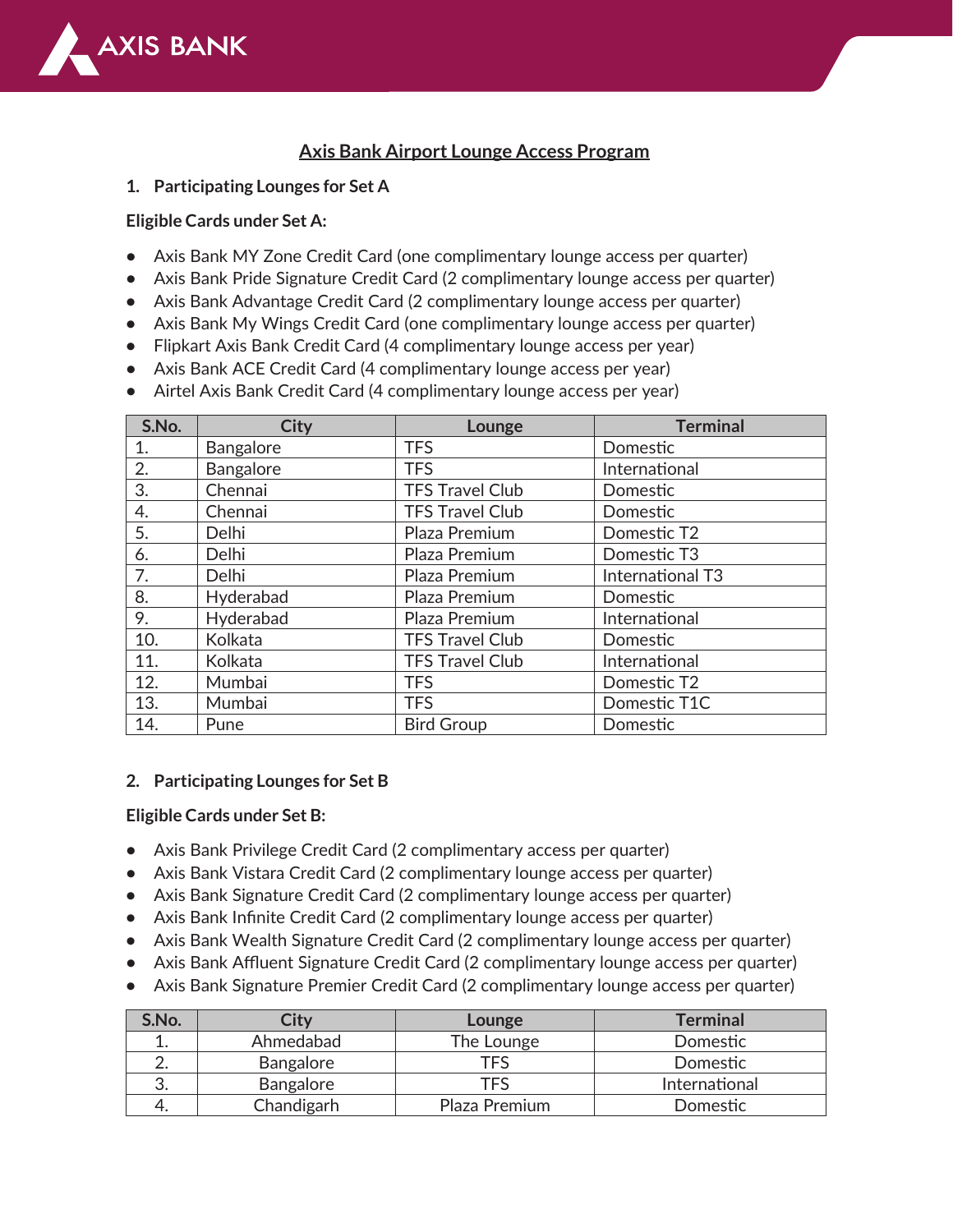| 5.  | Chennai   | <b>TFS Travel Club</b> | Domestic                 |
|-----|-----------|------------------------|--------------------------|
| 6.  | Chennai   | <b>TFS Travel Club</b> | <b>International New</b> |
| 7.  | Cochin    | Cafs Earth             | Domestic                 |
| 8.  | Cochin    | Cafs Earth             | International            |
| 9.  | Delhi     | Plaza Premium          | Domestic T2              |
| 10. | Delhi     | Plaza Premium          | Domestic T3              |
| 11. | Delhi     | Plaza Premium          | International T3 L4      |
| 12. | Delhi     | Plaza Premium          | International T3 L7      |
| 13. | Goa       | <b>TFS Good Times</b>  | Domestic                 |
| 14. | Hyderabad | Plaza Premium          | Domestic                 |
| 15. | Hyderabad | Plaza Premium          | International            |
| 16. | Kolkata   | <b>TFS Travel Club</b> | Domestic                 |
| 17. | Kolkata   | <b>TFS Travel Club</b> | International            |
| 18. | Mumbai    | Oberoi Clipper         | International T2         |
| 19. | Mumbai    | <b>TFS</b>             | Domestic T2              |
| 20. | Nagpur    | <b>TFS Mandarin</b>    | Domestic                 |
| 21. | Pune      | <b>Bird Group</b>      | Domestic                 |
| 22. | Vadodara  | Saptarishi Premium     | Domestic                 |

### **3. Participating Lounges for Set C Eligible Cards under Set C:**

- **•** Axis Bank Miles & More World Credit Card (4 complimentary lounge access per quarter)
- **•** Axis Bank Miles & More World Select Credit Card (8 complimentary access per quarter)
- **•** Axis Bank Magnus Credit Card (Unlimited complimentary lounge access)
- **•** Axis Bank Select Credit Card (2 complimentary lounge access per quarter)
- **•** Axis Bank Vistara Signature Credit Card (2 complimentary lounge access per quarter)
- **•** Axis Bank Vistara Infinite Credit Card (2 complimentary lounge access per quarter)
- **•** Axis Bank Reserve Credit Card (Unlimited complimentary lounge access)
- **•** Axis Bank Burgundy Private Credit Card (Unlimited complimentary lounge access)

| S.No. | <b>City</b> | Lounge                 | <b>Terminal</b>          |
|-------|-------------|------------------------|--------------------------|
| 1.    | Ahmedabad   | The Lounge             | Domestic                 |
| 2.    | Bangalore   | <b>TFS</b>             | Domestic                 |
| 3.    | Bangalore   | <b>TFS</b>             | International            |
| 4.    | Bhubaneswar | <b>Bird Group</b>      | Domestic                 |
| 5.    | Chandigarh  | Plaza Premium          | Domestic                 |
| 6.    | Chennai     | <b>TFS Travel Club</b> | Domestic                 |
| 7.    | Chennai     | <b>TFS Travel Club</b> | <b>International New</b> |
| 8.    | Cochin      | Cafs Earth             | Domestic                 |
| 9.    | Cochin      | Cafs Earth             | International            |
| 10.   | Coimbatore  | <b>DF Blackberry</b>   | Domestic                 |
| 11.   | Dehradun    | <b>Bird Group</b>      | Domestic                 |
| 12.   | Delhi       | Plaza Premium          | Domestic T2              |
| 13.   | Delhi       | Plaza Premium          | Domestic T3              |
| 14.   | Delhi       | Plaza Premium          | International T3 L4      |
| 15.   | Delhi       | Plaza Premium          | International T3 L7      |
| 16.   | Goa         | <b>TFS Good Times</b>  | Domestic                 |
| 17.   | Hyderabad   | Plaza Premium          | Domestic                 |
| 18.   | Hyderabad   | Plaza Premium          | International            |
| 19.   | Kolkata     | <b>TFS</b>             | Domestic                 |
| 20.   | Kolkata     | <b>TFS</b>             | International            |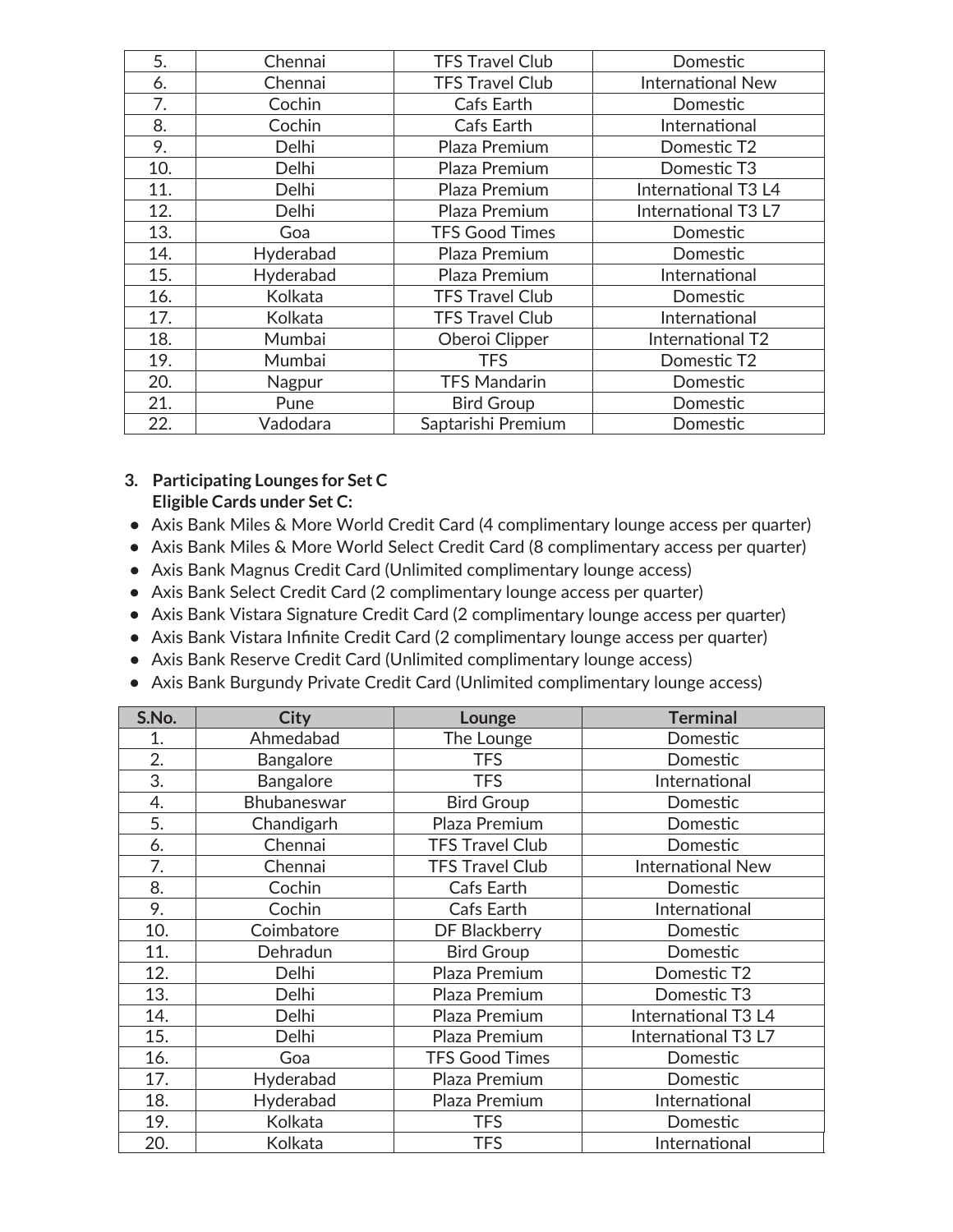| 21. | Lucknow  | DF The Lounge       | Domestic         |
|-----|----------|---------------------|------------------|
| 22. | Mumbai   | Oberoi Clipper      | International T2 |
| 23. | Mumbai   | TFS                 | Domestic T2      |
| 24. | Nagpur   | <b>TFS Mandarin</b> | Domestic         |
| 25. | Pune     | <b>Bird Group</b>   | Domestic         |
| 26. | Pune     | Cafs Earth          | Domestic         |
| 27. | Vadodara | Saptarishi Premium  | Domestic         |

### **TERMINOLOGY:**

"Eligible Card" under the Program means following card types issued by Axis Bank on Visa or Mastercard Network Platforms which are mentioned above.

"Eligible Cardholder" means a holder of an Eligible Credit Card.

"Participating Airport Lounges" means the list of airport lounges that participate in the Program as shown in above.

## **RULES OF ACCESS UNDER THE PROGRAM**

- **•** The Program is available till 31st August 2025
- **•** Eligible Cardholders will be allowed access to all Participating Airport Lounges under the Program, based on one of the following entry types:
	- Entry Type 1: Free entry for Eligible Cardholder only, (subject to a nominal swipe fee of Rs.2 for Visa and Rs.25 for Mastercard). All Eligible Cards must be validated at point of entry by swiping a transaction of a nominal fee.
	- $\triangleright$  Entry Type 2: Paid entry for the Eligible Cardholder according to the respective prices of usage displayed at the Participating Airport Lounges, for himself/herself only or for his/her accompanying guests (payment will be made directly at the Participating Airport Lounge by the Eligible Cardholder).
- **•** The offer is not transferable, non-negotiable and cannot be en-cashed.
- **•** To use the Participating Airport Lounge, customer's Card must be validated at point of entry by swiping a transaction of a nominal Rs.2 for Visa and Rs.25 for Mastercard. The customer will be denied the free entry if the Card authentication fails upon this swipe.
- **•** Without prejudice to the foregoing paragraphs, Entry Type 1 may be restricted or unavailable:
	- $\triangleright$  If Axis Bank withdraws the Entry Type 1 (either as a program or in relation to any Eligible Cardholder or at any Participating Airport Lounge) for any reason at its sole and absolute discretion; or
	- $\triangleright$  If the maximum capacity for Axis Bank cardholders or an Eligible Card type or an Eligible Card type issued by Axis Bank has been reached at the relevant Participating Airport Lounge. In this regard it is to be noted that capacity limits at a Participating Airport Lounge may be different for different Eligible Card types issued by Axis Bank. Axis Bank shall not be held responsible under any circumstances for any such unavailability.
	- $\triangleright$  Axis Bank makes no guarantee that any privileges, benefits or facilities under the Program or otherwise will be made available by the Participating Airport Lounge to an Eligible Cardholder and Axis Bank cannot be held liable for the same. Specifically, the free lounge access to customer(s) may be suspended if the validation system at the Participating Airport Lounge is unable to swipe and authorize the customers' Card due to any system malfunction or connectivity issues.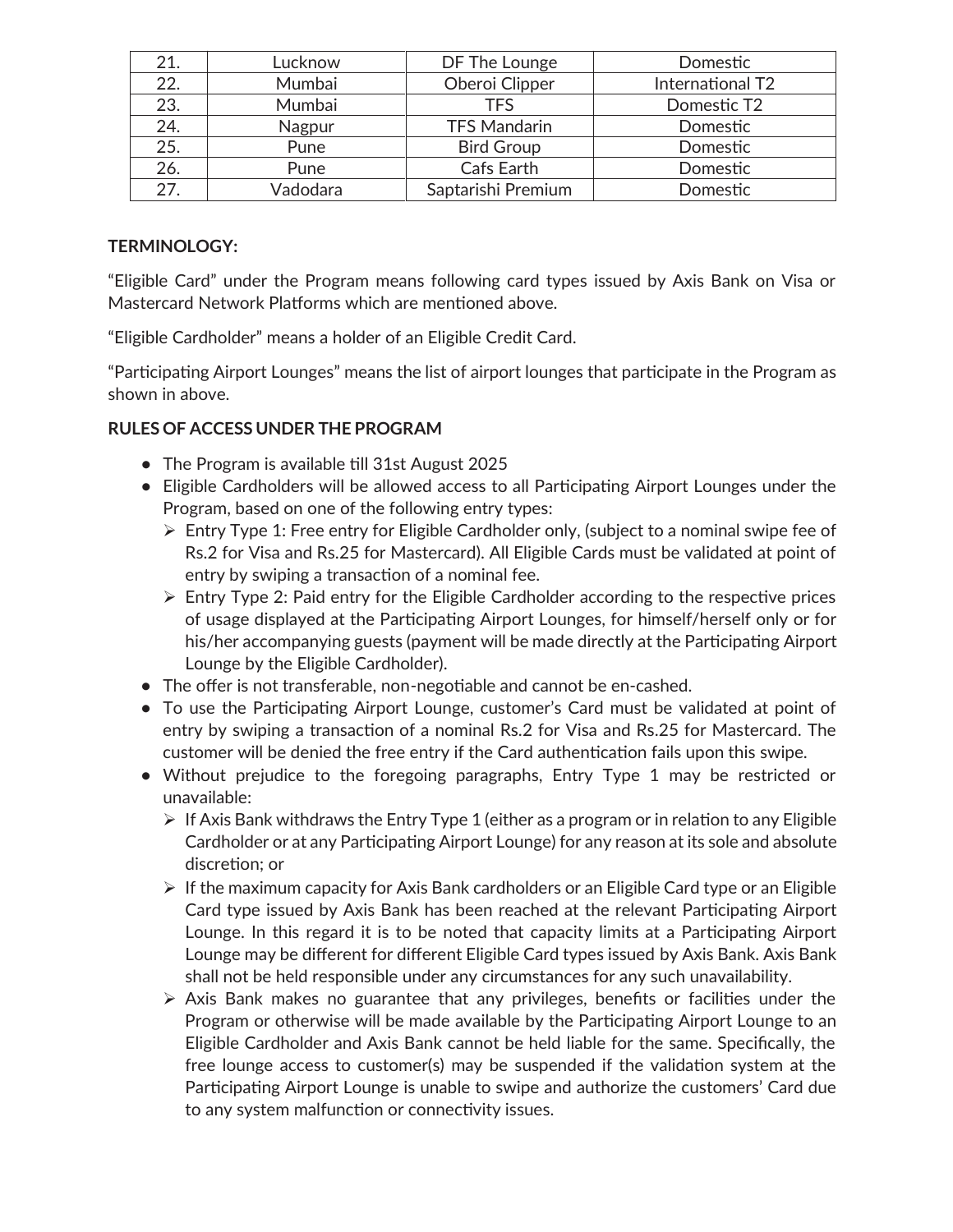- **•** Usage of the Participating Airport Lounges under the Program (under both Entry Type 1 and Entry Type 2) is subject to access limits/quota every quarter that will be determined by Axis Bank in its absolute discretion and any attempted usage beyond such access limits/quota will be rejected by the Participating Airport Lounge.
- **•** All accompanying children (where permitted) will be subject to the full guest fee unless otherwise stated.
- **•** Please note that additional charge may occur for meal/food/drink items (especially, Alcoholic Drinks) as well as for services like Nap, Massage Service and Spa as per the discretion of the Participating Airport Lounge.
- **•** Participating Airport Lounge staff are responsible for ensuring that all Eligible Cardholders who are using the lounge under the Program swipe their Eligible Card (with a nominal swipe fee of Rs 2 for Visa and Rs. 25 for Mastercard), and will record the usage by swiping their Card and issuing a charge-slip to the Eligible Cardholder.
- **•** Eligible Cardholders will be charged on their Eligible Card based on the amount stated on the charge-slip presented by the Participating Airport Lounge operator. Whilst it is the responsibility of the Participating Airport Lounge staff to ensure a valid charge-slip is processed and printed by swiping the Eligible card, the Eligible Cardholder is responsible for ensuring, before using the lounge facilities, that the charge-slip correctly reflects the applicable usage charges for his entry and that of his/her companion (if applicable). The Eligible Cardholder must retain the 'Cardholder's' copy of the charge-slip for verification purposes, and no allegations of error in charges will be entertained without the charge -slip verification.
- **•** All usage of the Participating Airport Lounges under the Program is conditional upon presentation of a valid Eligible Card, and Axis Bank, in its sole and absolute discretion, may alter, cancel, or amend eligibility of any credit card, or Program benefits, at any time without prior notice.
- **•** The privileges under this Program are to be construed as a standalone offer and cannot be clubbed together and/or in any way be combined with any other offer of the Participating Airport Lounge in any manner, or form. For the avoidance of doubt, privileges under the Program cannot be exchanged or redeemed for cash.
	- without limitation: Access being denied to the lounge where there are space constraints or if the maximum capacity for cardholders or an Eligible Card type or an Eligible Card type issued by Axis Bank has been reached at the relevant Participating Airport Lounge.  $\triangleright$  All Participating Airport Lounges are not owned or operated by Axis Bank, but by third party organizations. Eligible Cardholders and relevant accompanying guests must abide by the rules and policies of each respective Participating Airport Lounge, which include,
	- $\triangleright$  Admittance subject to users and their guests (including children) behaving and dressing (no shorts allowed outside of the USA) in an orderly and correct manner.
	- $\triangleright$  Any infants or children causing upset to other users' comfort may be asked to vacate the lounge facilities. Eligible Cardholders agree and acknowledge that they may be refused entry and/or asked to vacate for non-compliance with the rules and policies and, for the avoidance of doubt, will not make any complaints against, or hold Axis Bank responsible.
- **•** For the avoidance of doubt, Axis Bank makes no guarantee that any privileges, benefits or facilities under the Program or otherwise will be made available by the Participating Airport Lounge to an Eligible Cardholder and Axis Bank will not be liable in any circumstances whatsoever in relation to the provision or non-provision (whether in whole or in part) of any of the advertised benefits and facilities under the Program.